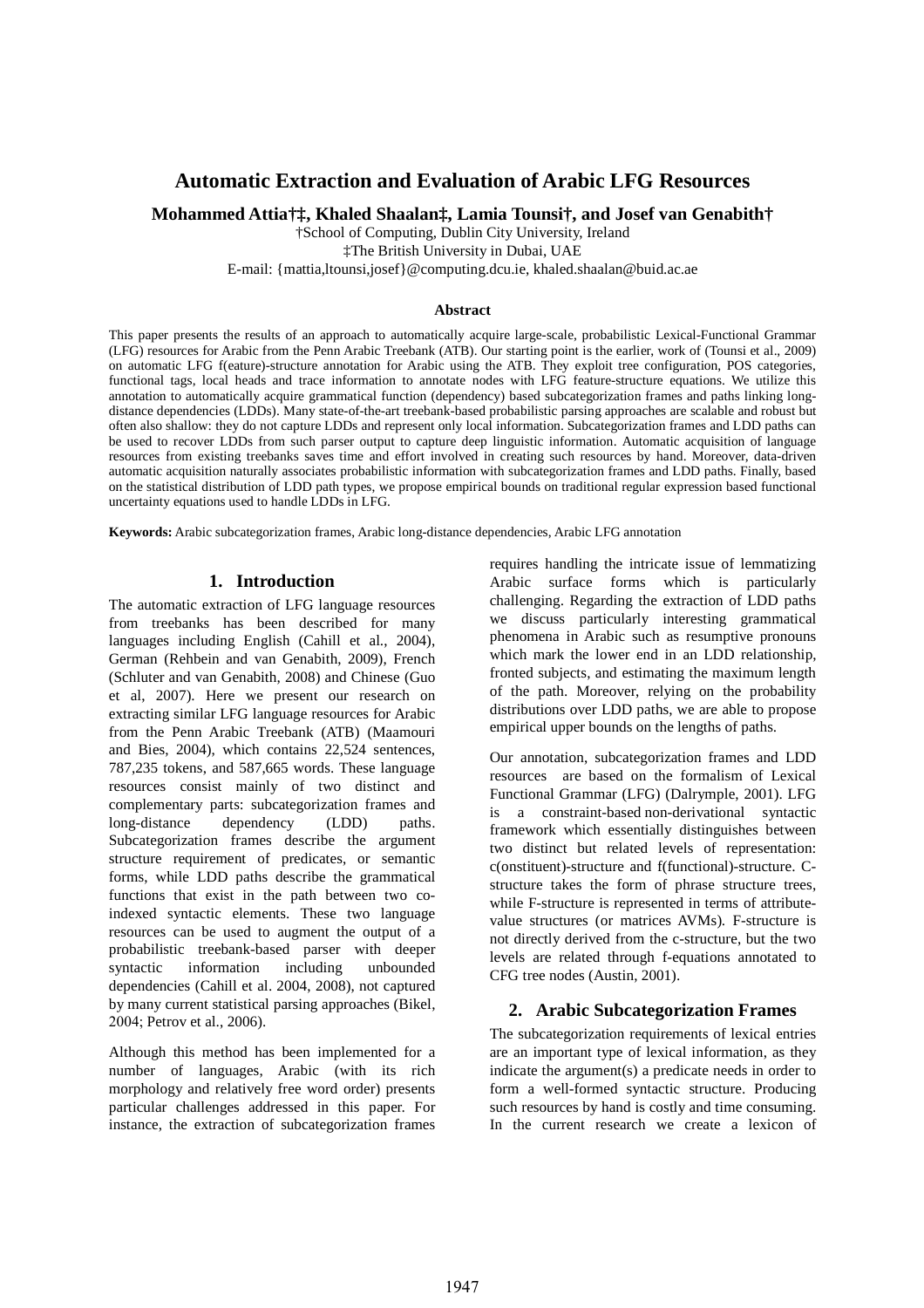subcategorization frames through automatic induction from the ATB, which we call ArabicSubcats.

To our knowledge, the only resource that currently exists for Arabic subcategorization frames is the lexicon manually developed for the Arabic LFG Parser (Attia, 2008). It is published as an open-source resource under the GPLv3 licence<sup>1</sup>. It contains 64 frame types, 2,709 lemmas types, and 2,901 lemmaframe types, averaging 1.07 frames per lemma. The resource incorporates control information and details of specific prepositions with obliques. From the fstructure annotated treebank we extract 240 frame types for 3,295 lemmas types, with 7,746 lemmaframe types (for verbs, nouns and adjectives), averaging 2.35 frames per lemma. We use the handcrafted resources (Attia, 2008) in the evaluation of the treebank based ArabicSubcats.

### **2.1 LFG subcategorization frames**

LFG syntactic theory (Dalrymple, 2001) distinguishes between governable (subcategorizable) and non-governable (non-subcategorizable) grammatical functions (GFs). The governable GFs are the arguments required by predicates in order to produce a well-formed syntactic structure, and they include SUBJ(ect), OBJ(ect), OBJ $_{\Theta}$ , OBL(ique)  $_{\Theta}$ , COMP(lement) and XCOMP. Non-governable GFs are optional, and they include ADJ(junct) and XADJ. The subcategorization requirements in LFG are expressed in this format (O'Donovan et al., 2005):

 $\pi$ <gf<sub>1</sub>,gf<sub>2</sub>,...gf<sub>n</sub>>

where  $\pi$  is the lemma (predicate or semantic form) and *gf* is a governable grammatical function. The value of the argument list of the semantic form ensures the well-formedness of the sentence. For example, in the sentence {iEotamada Al-Tifolu EalaY wAlidati-hi "The child relied on his mother", the verb {iEotamada "to rely" has the following argument structure {iEotamada<(↑SUBJ)( ↑OBL>alaY)>. By including a subject and an oblique with the preposition >alaY, we ensure that the verb's subcategorization requirements are met and that the sentence is well-formed, or syntactically valid.

#### **2.2 Extracting subcategorization frames**

In developing ArabicSubcats, we follow the successful model of LFG-based language resource extraction of O'Donovan et al. (2005) taking into consideration the specifics of the Arabic language and the resources available for evaluation. We

<u>.</u>

automatically extract Arabic subcateogorization frames by utilizing the automatic Lexical-Functional Grammar (LFG) f-structure annotation algorithm for the ATB developed in (Tounsi et al., 2009). The syntactic annotations in the ATB provide information on deep representations in the phrase structure trees, such as traces and co-indexation for a number of missing argument types, which help the automatic extraction of subcategorization frames to be complete. After we extract surface forms we lemmatize all forms by re-analysing the words using the Buckwalter morphology and then choosing the analysis where the word diacrization and the POS gold tag set in the ATB match those in the Buckwalter analysis (Buckwalter, 2004).

We provide information on prepositions for obliques, distinguish between active and passive frames, and provide information on the probability score for each frame based on the frequency count for each lemmaframe pair attested in the data. We extract 240 frame types for 3,295 lemmas types, with 7,746 lemmaframe types (for verbs, nouns and adjectives), averaging 2.35 frames per lemma. We compare and evaluate the complete set of subcateorization frames extracted against the manually developed subcategorization frames in the Arabic LFG Parser (Attia, 2008).

| Lemma with argument list    | Conditional |
|-----------------------------|-------------|
|                             | Probability |
| \$Ahad_1([subj,obj,comp-s]) | 0.025       |
| \$Ahad_1([subj,obj,comp-    | 0.050       |
| sbarl)                      |             |
| \$Ahad_1([subj,passive])    | 0.100       |
| \$Ahad_1([subj,obj])        | 0.800       |
| \$Ahad_1([subj])            | 0.025       |

Table 1: Subcategorization frames with probabilities.

#### **2.3 Estimating subcategorization probabilities**

In order to estimate the likelihood of the occurrence of a certain argument list with a predicate (or lemma), we compute the conditional probability of subcategorization frames based on the number of token occurrences in the ATB, according to the following formula (O'Donovan et al., 2005);

$$
P(ArgList | \Pi) = \frac{count(\Pi \langle ArgList \rangle)}{\sum_{i=1}^{n} count(\Pi \langle ArgList_i \rangle)}
$$

where  $ArgList_1$  ...  $ArgList_n$  are all the possible argument lists that co-occur with Π. Because of the variations in verbal subcategorization, probabilities are useful for discriminating prominent frames from less frequent ones. An example is shown in Table 1

<sup>1</sup> http://arasubcats-lfg.sourceforge.net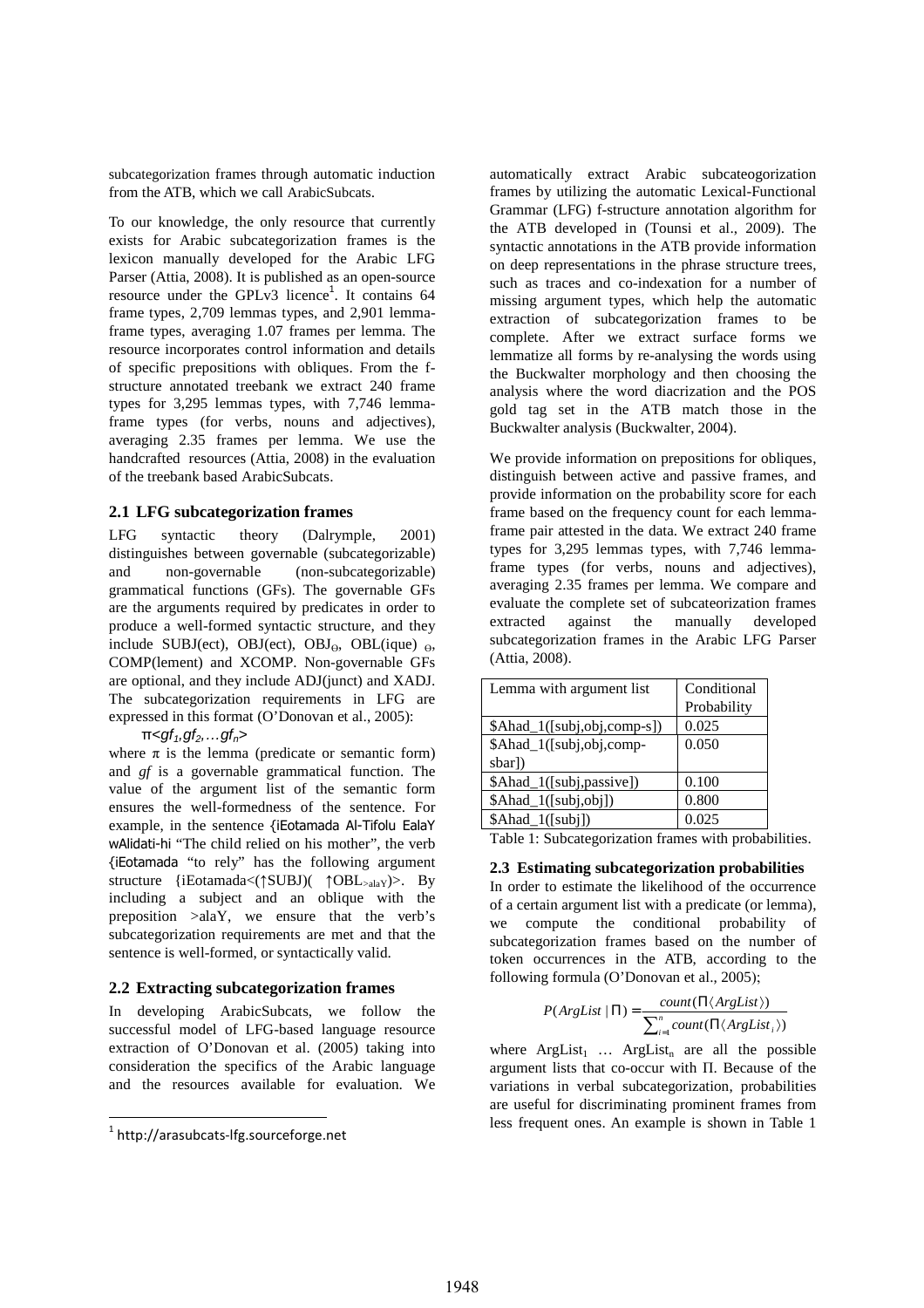for the verb \$Ahada "watch" which has a total of 40 occurrences in the ATB.

#### **2.4 Evaluating the Subcategorization Frames extraction output**

We compare our subcategorization frames, ArabicSubcats, against a manually created subcategorization frame lexicon used in a rule-based LFG Parser (Attia, 2008). The Arabic LFG Parser has detailed subcategorisation information for lexical entries that includes the preposition of obliques, control relationships (or XCOMPs), and the type of complementizer in verbs that have complements. For nouns and adjectives, the number of lemma-frame type pairs collected in ArabicSubcats is comparable to the manually constructed frames in the Arabic LFG parser, but it is almost four times larger for verbs, as shown in Table 2.

|                         | Verbs | Nouns | Adjectives |
|-------------------------|-------|-------|------------|
| lemma-subcat pair types | 6596  | 855   | 295        |
| in ArabicSubcats        |       |       |            |
| lemma-subcat pair types | 1621  | 991   | 289        |
| in the LFG Parser       |       |       |            |
| Common lemmas           | 1447  | 268   | 70         |

Table 2: Number of lemma-frame types in ArabicSubcats and the Arabic LFG Parser

Fair and equitable evaluation of data-driven against hand-crafted resources is difficult: while hand-crafted resources tend to be high quality their coverage is often limited; data-driven resources may include some noise but often display coverage well beyond that achieved by hand crafted resources. This situation is manifest in the evaluation below. For "common lemmas" in Table 2, or lemmas that are common between ArabicSubcats and the hand-crafted resources, we compare the subcategorization frames in terms of recall, defined here as:

$$
recall = \frac{tp}{tp + fn}
$$

where *tp* is the number of true positives (where the semantic forms are the same) and *fn* is the number of false negatives (where the frames appeared in the hand-crafted lexicon but not in the automatically generated on). Table 3 shows results of matching on all GFs and on selected GFs. We conduct the evaluation experiment at four levels: (1) we match the full argument list between the two data sets, (2) we remove the value of the preposition in obliques, (3) we also remove COMPs and XCOMPs, and (4) we only leave SUBJs, OBJs and OBJ2s, denoting transitivity, or the most important type of argument.

|                |                                    | Recall |              |            |
|----------------|------------------------------------|--------|--------------|------------|
|                |                                    | Verbs  | <b>Nouns</b> | Adjectives |
|                | Full argument list                 | 0.78   | 0.51         | 0.58       |
| $\overline{2}$ | Without preps                      | 0.82   | 0.55         | 0.62       |
| 3              | Without preps,<br>comps and xcomps | 0.84   | 0.55         | 0.63       |
|                | Without obls,<br>comps and xcomps  | 0.96   | 0.77         | 0.86       |

Table 3: Evaluating the ArabicSubcats against the resource in the Arabic LFG Parser.

We notice that the recall is high for verbs which constitute the largest portion of the data and the most important type of predicates when dealing with subcategorization frames. Yet, we also notice that some of the scores in Table 3 are low, particularly for nouns and adjectives. In a sense, this is not too surprising, as, compared to the level of annotation detail for verbal projections (VP, S, etc.), NP constituents in Penn-style treebanks are rather flat (and to date patches with more detailed NP annotations are available only for the Penn-II treebank of English (Vadas and Curran, 2007)). We conduct a manual error analysis for 20 mismatches with nouns and 20 mismatches with adjectives in order to obtain some insight into where the problem is coming from. We found that in 80% of the cases, nouns with the targeted subcategorization frame are not encoded in the ATB as verbal nouns (gerunds), but as common nouns. There are also instances of errors in the hand-crafted lexicon and in the ATB tagging. In the case of adjectives, 50% of the nonmatching frames in the hand-crafted lexicon do not have examples in the ATB, 25% have tagging errors in the ATB, 20% are treated as ordinary adjectives, not verbal adjectives, and there was also an instance of error in the hand-crafted lexicon.

### **3. Extraction of Long-Distance Dependencies**

LFG distinguishes between Grammatical Functions (GFs) such as SUBJ, OBJ, OBL, etc., and Discourse Functions (DFs), such as TOPIC, TOPIC-REL and FOCUS. LDDs always involve a DF. A DF represents an extraposed element, or the upper end of an LDD relation, and it is linked to a gap in the domain of extraction. Dalrymple (2001) defined LDDs as "constructions in which a displaced constituent bears a syntactic function usually associated with some other position in the sentence." The relation between the two positions must be controlled according to the Extended Coherence Condition which states that a DF must be linked to a GF either by functionally or by anaphorically binding an argument.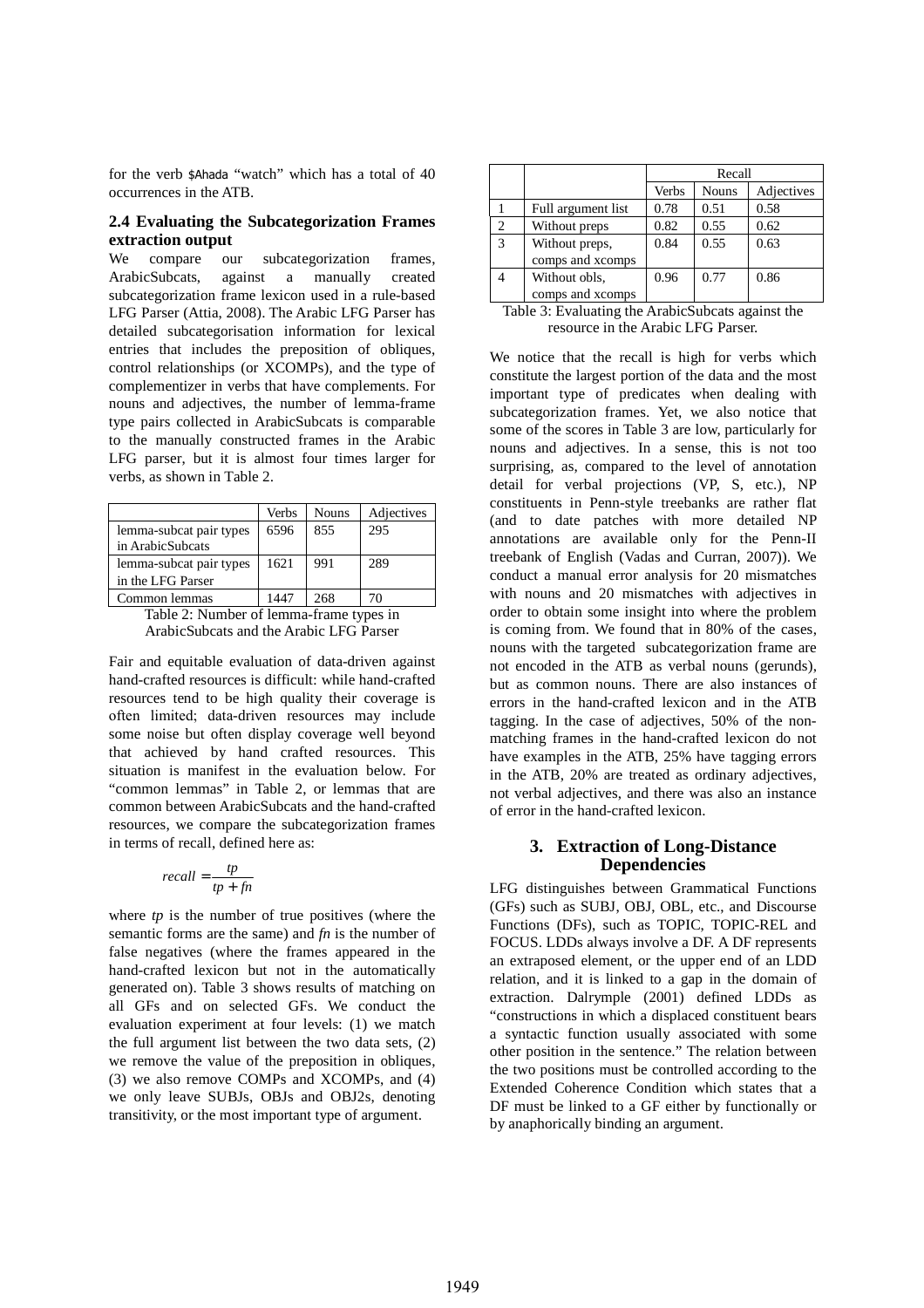These LDD constructions are also called "unbounded dependencies" because the distance between the initial position, the filler, and the grammatical function from which it has been extracted, the gap, can be potentially unlimited (Austin, 2001). LDDs are accounted for in the LFG literature in terms of "functional uncertainty" (Kaplan and Zaenen, 1989), where a functional equation of the form  $(\uparrow DF)$  =  $($ ↑  $COMP * GF)$  (Austin, 2001) involves a regular expression identifying the initial element bearing a DF liked to a GF via a path containing any number of COMPlement clauses.

#### **3.1 LDD Co-indexation in the ATB**

In the ATB, LDDs are marked by traces represented as empty categories (ECs) co-indexed with antecedents as shown by example (3), where WHNP-1 and NP-1 have the same index number which indicate the connectedness of the two constituents. This makes the task of detection and extraction easy for our LFG f-structure annotation algorithm. In the annotation algorithm we assign the equation  $\uparrow$ SUBJ = ↑TOPICREL to the empty node to indicate that the relative pronoun 'which' is interpreted as the subject of the verb 'arrived'.

(3) Al+riyAH+a (WHNP-1 Al~atiy) waSal+at (NP-SBJ-1 \*T\*) "the-wind which arrived"

Tounsi et al. (2009), describe a methodology for annotating the ATB with LFG functional equations to generate f-structures for the ATB sentences. But as Bikel's (Bikel, 2004) parser (and most treebankbased probabilistic parsers) does not capture LDDs, the automatically generated f-structures produced from parser output trees are proto-f-structures, as they only represent purely local dependencies. In order to produce proper f-structures, LDDs found in topicalisation and relativization and wh-questions must be captured. We develop a post-processing step to help recover LDDs on the automatically generated proto-f-structures by exploiting trace information in the ATB treebank and translate LDDs into corresponding reentrancies at the f-structure level using co-indexation. We then compute the probabilities of different paths with each LDD type.

#### **3.2 LDD Extraction Methodology**

Following the methodology devised by (Cahill et al., 2004), we recover LDDs for Arabic at the level of fstructures using probabilistic estimation of the finite approximations of functional uncertainty paths between the LDD re-entrant elements. We extract LDD resolution paths by collecting co-indexed

elements in the f-structures that have been automatically generated from the ATB trees. The probability a path given a DF is estimated according to this formula (Cahill et al., 2004):

$$
P(p | t) := \frac{count(t, p)}{\sum_{i=1}^{n} count(t, p_i)}
$$

where  $p$  is the path and  $t$  is the LDD type (either TOPIC, TOPIC-REL or FOCUS). In our work, we make a more fine-grained classification of TOPIC-REL according to the type of the relative pronoun heading the clause (relative pronoun, relative adverb, subordinating conjunction, and null relative pronoun).

| Type          | Treebank Tags                         | Count in | Recall % |
|---------------|---------------------------------------|----------|----------|
|               | (Regular                              | Treebank |          |
|               | Expression)                           |          |          |
| <b>TOPIC</b>  | $\Gamma$ - $\Gamma$ $\Gamma$ $\Gamma$ | 12,708   | 99.52    |
| <b>TOPIC-</b> | <b>REL PRON</b>                       | 9,927    | 94.33    |
| REL rel       |                                       |          |          |
| pron          |                                       |          |          |
| <b>TOPIC-</b> | $\ (WHNP)-[^{\wedge}$ -]+             | 5,360    | 99.87    |
| REL wh-       | \(\-NONE\-                            |          |          |
| less          | $\langle *0,* \rangle$                |          |          |
| <b>TOPIC-</b> | \-.\(REL ADV                          | 526      | 89.73    |
| REL           |                                       |          |          |
| rel adv       |                                       |          |          |
| TOPIC-        | \(WHADVP\-.                           | 506      | 92.69    |
| REL.          | <b>\(SUB_CONJ</b>                     |          |          |
| sub conj      |                                       |          |          |
| <b>FOCUS</b>  | $(-.)$                                | 178      | 31.46    |
|               | <b>INTERROG</b>                       |          |          |
| Total         |                                       | 29,205   | 97.11    |

Table 4: Recall results of path approximations

| LDD Type             | Unique path |
|----------------------|-------------|
|                      | types       |
| <b>TOPIC</b>         | 55          |
| TOPIC-REL (rel_pron) | 98          |
| TOPIC-REL (wh-less)  | 71          |
| TOPIC-REL (rel_adv)  | 13          |
| TOPIC-REL (sub_conj) | 41          |
| <b>FOCUS</b>         | Q           |

Table 5: Number of unique paths with LDD types

#### **3.3 LDD Extraction Results and Examples**

The total number of nodes with possible coindexation in the ATB is 29,205, and the automatically extracted finite approximations of paths cover 97.11% of all possible LDD paths, as shown in Table 4. From the ATB, we extract 55 unique TOPIC, 123 collapsed TOPIC-REL and 9 FOCUS path types (with a total of 15,858 token occurrences). The distribution of unique paths with different LDD types is shown in Table 5.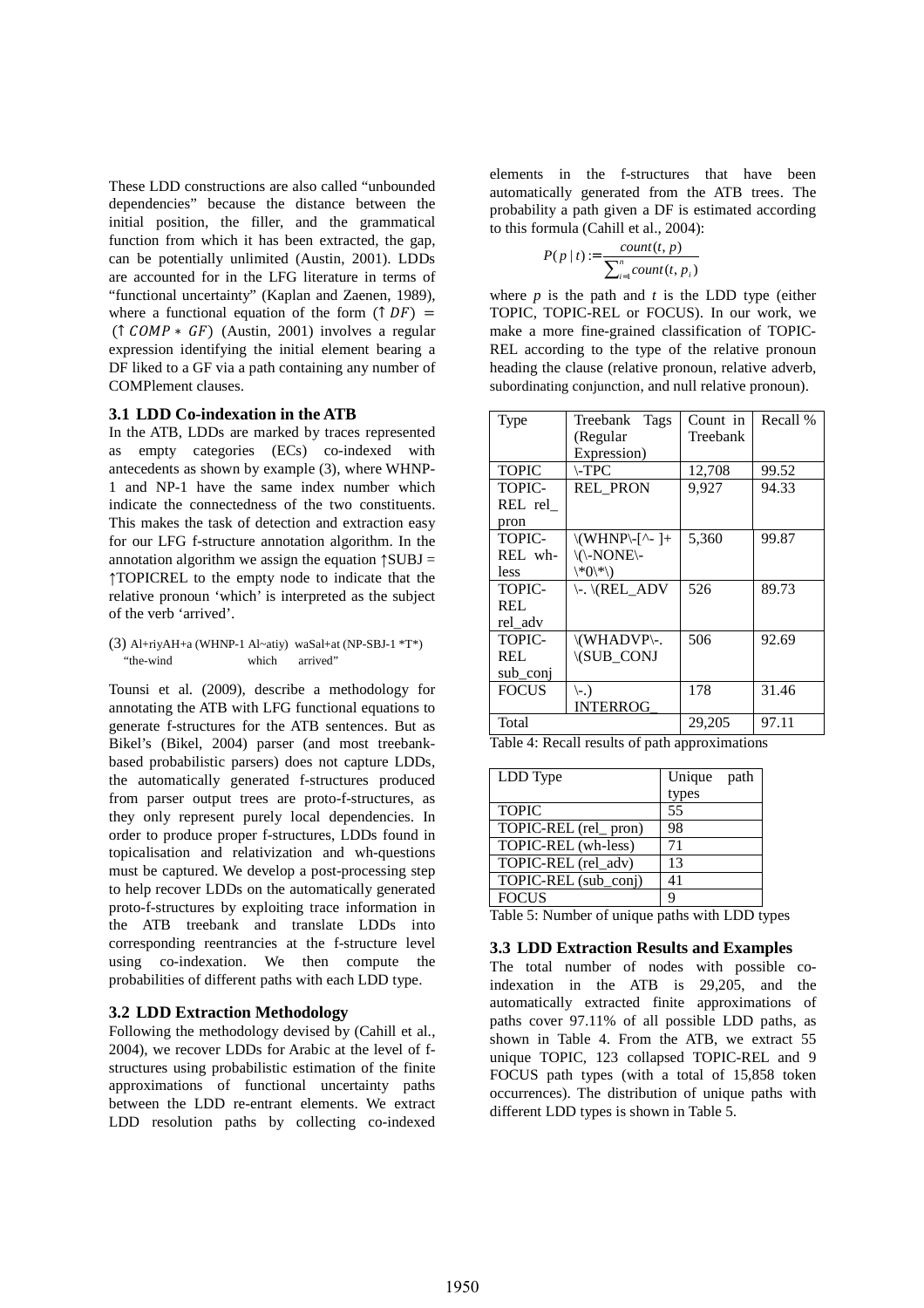Table 6 gives the most frequent paths extracted for each LDD type in the ATB furnished with probability information. The table shows that there is a marked preference for a single path with a high probability score, while the other path choices fall far behind.

| Type                    | Frequency | Probability |  |
|-------------------------|-----------|-------------|--|
| <b>TOPIC</b>            |           |             |  |
| subi                    | 10,207    | 0.81        |  |
| subj:np_adjunct         | 934       | 0.07        |  |
| <b>FOCUS</b>            |           |             |  |
| adjunct                 | 39        | 0.71        |  |
| subi                    | 4         | 0.07        |  |
| TOPIC-REL (rel<br>pron) |           |             |  |
| subi                    | 4,560     | 0.49        |  |
| obj:np_adjunct          | 1,783     | 0.19        |  |
| TOPIC-REL (wh-less)     |           |             |  |
| subi                    | 2,578     | 0.48        |  |
| obj:np_adjunct          | 781       | 0.15        |  |
| TOPIC-REL (rel_adv)     |           |             |  |
| adjunct                 | 471       | 0.92        |  |
| xcomp:adjunct           | 19        | 0.04        |  |
| TOPIC-REL (sub_conj)    |           |             |  |
| adjunct                 | 451       | 0.69        |  |
| subi                    | 105       | 0.16        |  |

Table 6: Most frequent LDD paths in the ATB

Below we provide some demonstrative examples of the most frequent LDD types and paths in Arabic according to our statistics.

1) AlwaDoEu tagay~ar+a "The situation changed."



Figure 1: c- and f-sturcture of topicalization

**Topicalized constructions.** Subject-verb-object sentences are treated as topicalized constructions, where the subject is treated as a fronted TOPIC coindexed with a gap in the original subject position, i.e. following the verb. This analysis is based on the theoretical assumption that Arabic is verb initial be default. Example (1) shows the FU equation (↑ TOPIC) =  $($  [ SUBJ), with a probability of 81%.

2) Alsay~idapu Al~atiy taEomalu fiy \$arikapK "the lady who works in a company"



Figure 2: c- and f-structure of a relative clause.

3) >a\$oxASN yuwAjihuwna ma\$Akila "person [who] face troubles"



Figure 3: c- and f-structure of a wh-less clause.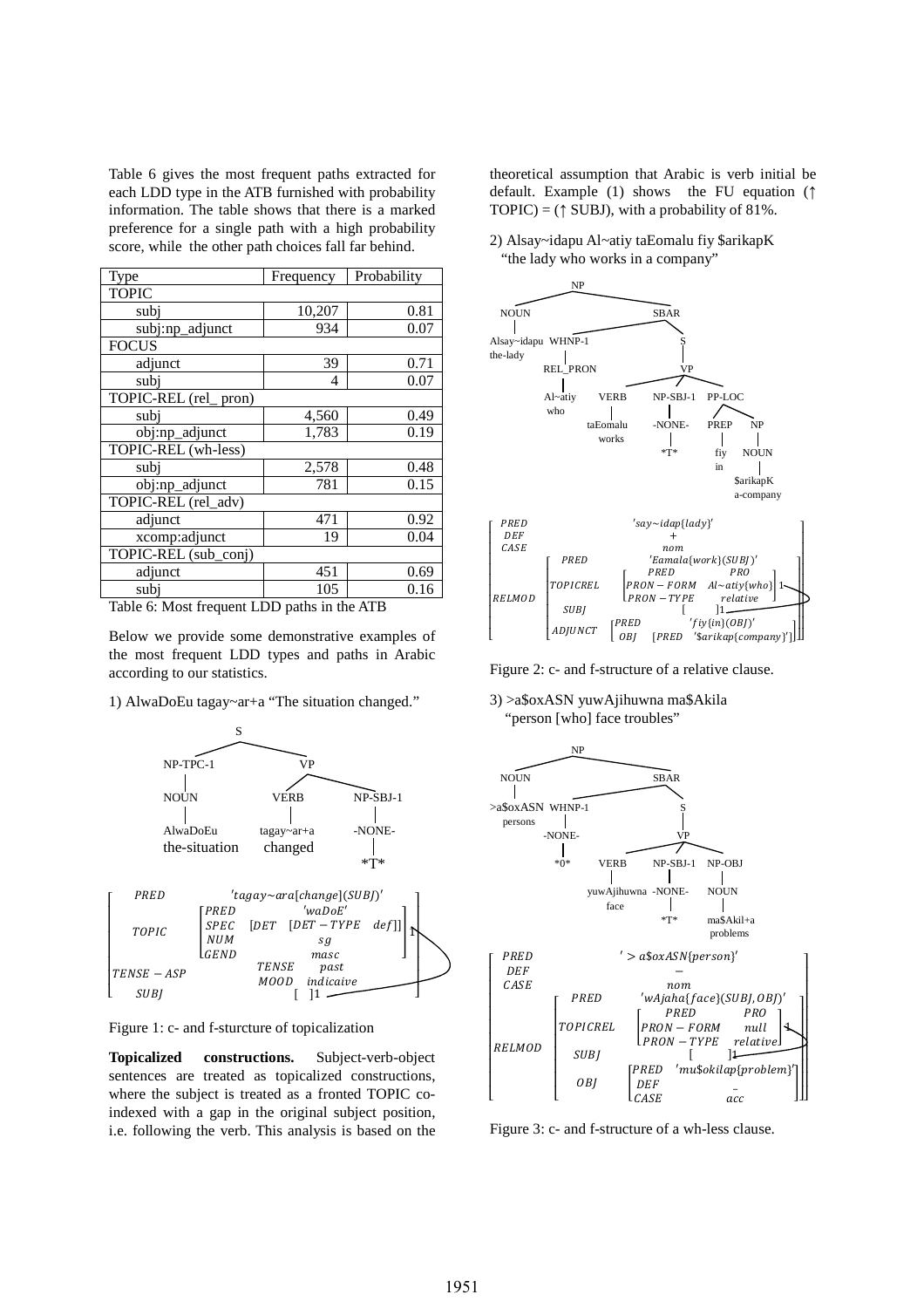**Relative Clauses.** Most frequently, relative clause in Arabic are headed by a relative pronoun. The relative pronoun has the DF of TOPIC-REL and is linked to a GF in the sentence. Example (2) has the FU equation  $(† TOPIC-REL) = († SUBJ), with a probability of 49%.$ 

**Wh-less relative clauses.** Wh-less clauses are abundant in Arabic (5,360 instances in the ATB), and they have their own specific morpho-syntactic constraints. The modified noun must be indefinite, and the relative clause must start with a verb, as shown by the following example. Example (3) shows the FU equation ( $\uparrow$  TOPIC-REL) = ( $\uparrow$  SUBJ), with a probability of 48%.

#### 4) Al>aroDu Al~atiy yamolikuhA AlmuzAriEu "Lit. the land which owns it the farmer"



Figure 4: c- and f-structure for a clause with a resumptive pronoun.

**Resumptive Pronouns.** Resumptive pronouns are an interesting phenomenon in Arabic LDDs. They are defined as pronouns that are used in some languages to mark the lower end of an LDD (Falk, 2002). Resumptive pronouns fill the gaps in the domain of extraction, and like gaps, resumptive pronouns are linked to a discourse function. The Extended Coherence Condition allows an anaphoric link. Dalrymple (2001) pointed out that some languages signal the domain of extraction in LDD constructions by means of special morphological or phonological forms. The distribution of the resumptive pronouns in Arabic (Attia, 2008) shows they are optional when extracting from the object position. Example (4) shows the FU equation ( $\uparrow$  TOPIC-REL) = ( $\uparrow$  OBJ), with a probability of 19%.

## **3.1 Determining empirical upper-bounds for FU Equations**

Theoretically, LDDs can span unbounded amounts of intervening syntactic elements (Kaplan and Zaenen, 1989). FUs are regular expressions denoting the set of possible paths in an f-structure between a source and a target f-structure. In the example below:

$$
(\uparrow DF) = (\uparrow COMP * GF)
$$

the Kleene closure operator indicates a potentially infinite number of grammatical functions intervening in the LDD path.

This however, is neither practical nor realistically descriptive of human language which is infinite due to its creative and dynamic nature, but at the same time limited by human memory temporal and physical and space. Table 7 shows the results of our statistics and probability estimation of the number of possible paths in the ATB. As the number of GFs in the LDD path increases the probability decreases significantly. We did not find any instances of an LDD path containing more than 5 GFs.

| # of GFs in $\vert$ # of instances |        | % in the LFG-        |
|------------------------------------|--------|----------------------|
| the LDD path                       |        | <b>Annotated ATB</b> |
|                                    | 10     | 0.03                 |
|                                    | 108    | 0.38                 |
| $\mathcal{R}$                      | 1,717  | 5.98                 |
|                                    | 7.967  | 27.73                |
|                                    | 18.927 | 65.88                |

Table 7: Statistics and probability estimation on the number of GFs in the Arabic LDD paths

Therefore, we propose a revised version of the FU equation as follows:

$$
(\uparrow DF) = (\uparrow GF\{0,l\} \, GF)
$$

where  $l$  is the limit specified for a language (in Arabic the limit attested in the ATB is 5). The suggestion here is to replace the Kleene star with lower and upper bounds. Therefore the notion of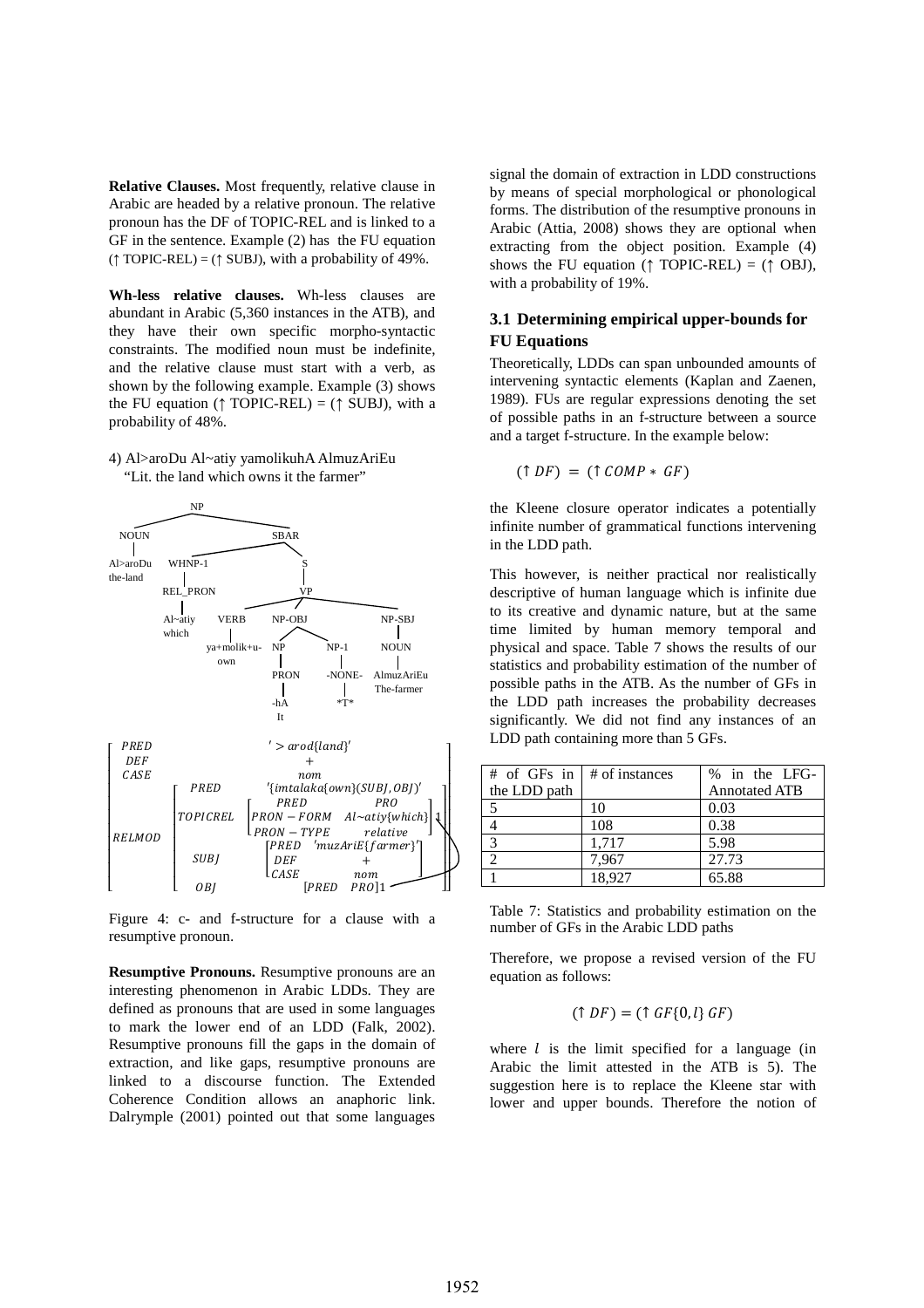

5) Al>arSidapu Al~atiy kAna AlmaSirifu yaDoTar~u <ilaA Allujuw'i <ilayohA Lit. The assets which the bank was obliged to resort to it.

Figure 5: c- and f-structure of an LDD path containing 5 GFs.

unbounded dependency is refined by empirical facts which show that most LDD dependencies are clearly captured by an upper bound of 5. Example (5) represents an example of the longest LDD path we found in the ATB, with the LDD path described by the following equation.

$$
(\uparrow \textit{TOPICREL}) = (\uparrow \textit{VCOMP OBL OBI ADJUNCT OBI})
$$

#### **4. Future work**

We plan to use the linguistic information extracted in this research in providing LDD information for Arabic free text parsed with a probabilistic CFG parser such as Bikel. According to Cahill et al. (2004), an LDD solution is ranked using the formula  $P(s|l) \times P(p|t)$  which states that the probability of a solution is the product of the probability of a